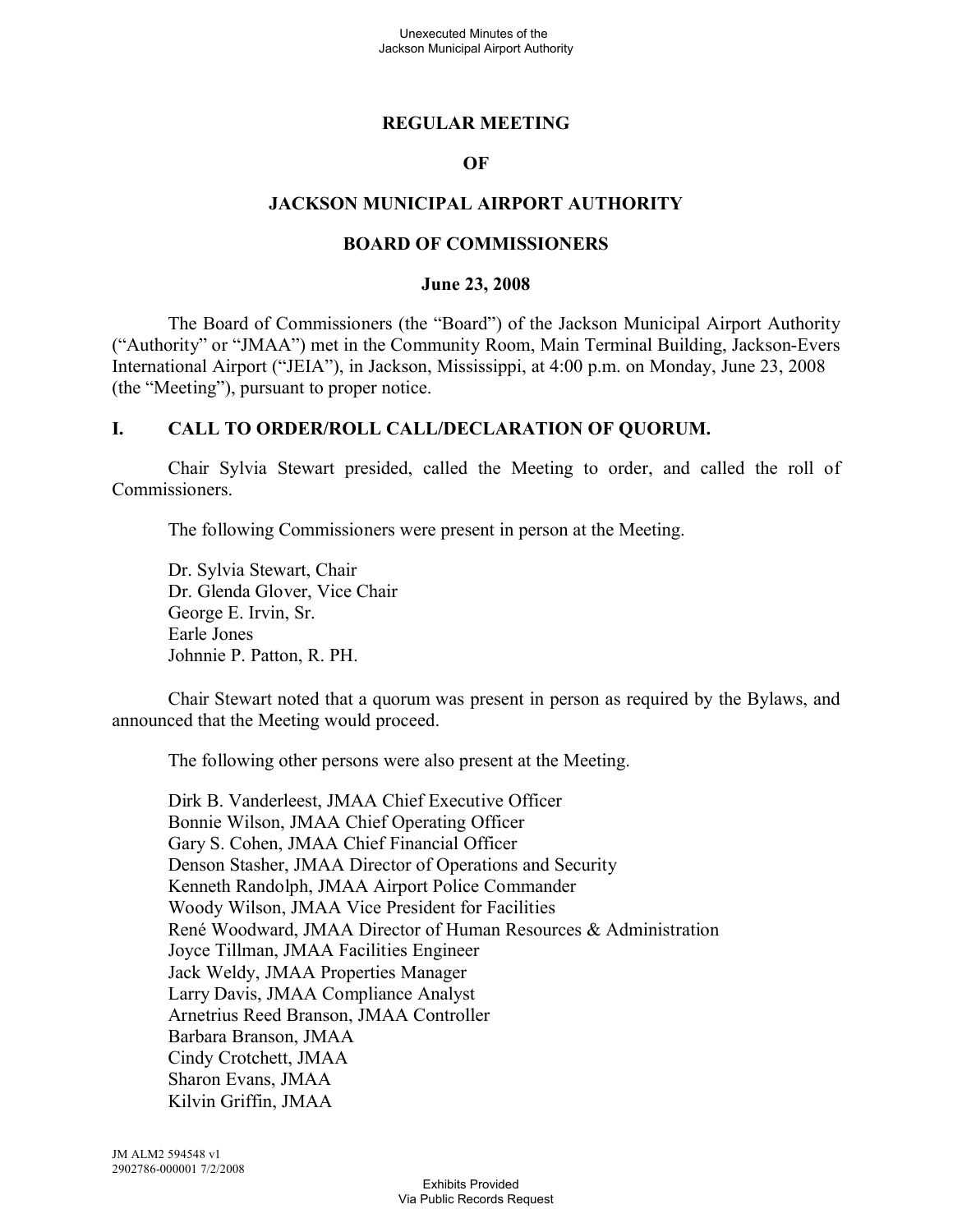Arlester Johnson, JMAA Calvin Jones, JMAA Derez McClure, JMAA Vernado Patterson, JMAA Clifford Ray, JMAA Joann Slater, JMAA Robert Stephens, JMAA Alan L. Moore, Baker Donelson Bearman Caldwell & Berkowitz, P.C. Jeff Wagner, Baker Donelson Bearman Caldwell & Berkowitz, P.C. Chuck Lott, Neel-Schaffer, Inc. Wilena Williams

# **II. APPROVAL AND EXECUTION OF MINUTES.**

# **A. Special Board Meeting on May 22, 2008.**

# **B. Regular Work Session on June 19, 2008.**

The Board considered the minutes of the Special Board Meeting on May 22, 2008, and the Regular Monthly Work Session on June 19, 2008.

After discussion, upon motion duly made by Commissioner Glover, seconded by Commissioner Jones, and unanimously approved by the affirmative votes of all Commissioners present, the minutes were approved as presented and directed to be filed in the appropriate minute book and records of the Authority.

#### **III. PUBLIC COMMENTS.**

None.

#### **IV. REPORTS.**

# **A. Chief Executive Officer.**

- 1. Airport Project Manager Summary, Ending May 31, 2008.
- 2. Airport Activity Statistics Report, Ending May 31, 2008.

Mr. Vanderleest directed the Board's attention to the Airport Project Manager Summary and the Airport Activity Statistics Report, as found in the packet distributed to the Board prior to the Meeting (the "Packet"), and discussed these reports with the Board. A copy of the Packet is attached as an exhibit to the minutes of the Meeting.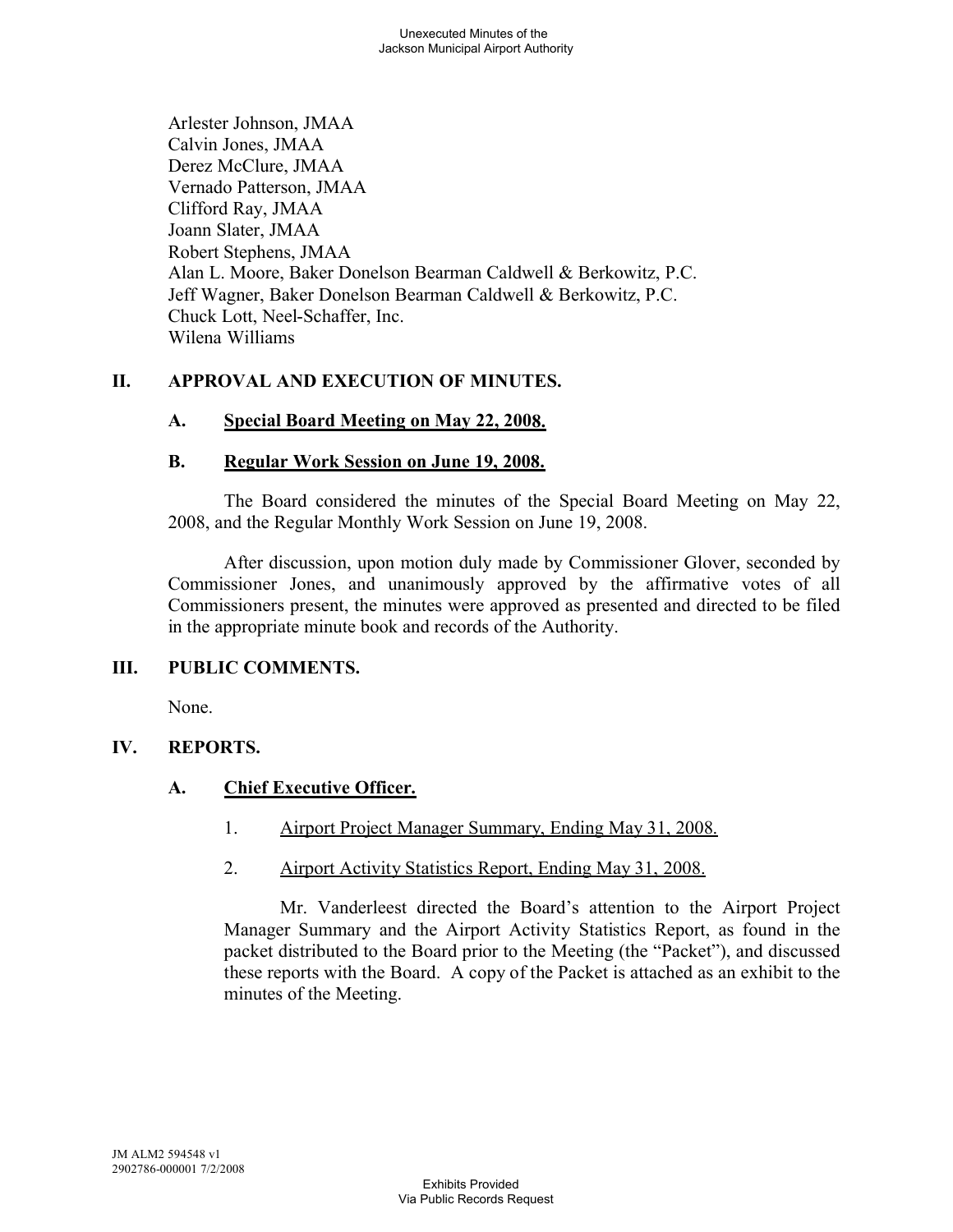#### 3. Employee Recognitions.

- a. Employee of the Month.
	- (1) May 2008: Robert Stephens, Public Safety Coordinator, Department of Public Safety.

Mr. Vanderleest recognized and commended Mr. Stephens as Employee of the Month for May 2008.

(2) June 2008, Calvin Jones, Lead Maintenance Technician, Department of Facilities.

> Mr. Vanderleest recognized and commended Mr. Stephens as Employee of the Month for June 2008.

#### b. Professional Development Recognitions.

- (1) Kilvin Griffin, Equipment Operator, Department of Facilities.
	- (a) Certificate of Completion (Level I), Sponsored by AAAE Airport Training & Safety Institute.

Mr. Vanderleest introduced and commended Mr. Griffin on his Certification of Completion (Level I) from the AAAE Airport Training and Safety Institute.

- (2) Clifford Ray, Equipment Operator, Department of **Facilities** 
	- (a) Certificate of Completion (Level I), Sponsored by AAAE Airport Training & Safety Institute.

Mr. Vanderleest introduced and commended Mr. Ray on his Certification of Completion (Level I) from the AAAE Airport Training and Safety Institute.

- (3) Vernardo Patterson, Equipment Operator, Department of Facilities.
	- (a) Certificate of Completion (Level I), Sponsored by AAAE Airport Training & Safety Institute.

Mr. Vanderleest introduced and commended Mr. Patterson on his Certification of Completion (Level I) from the AAAE Airport Training and Safety Institute.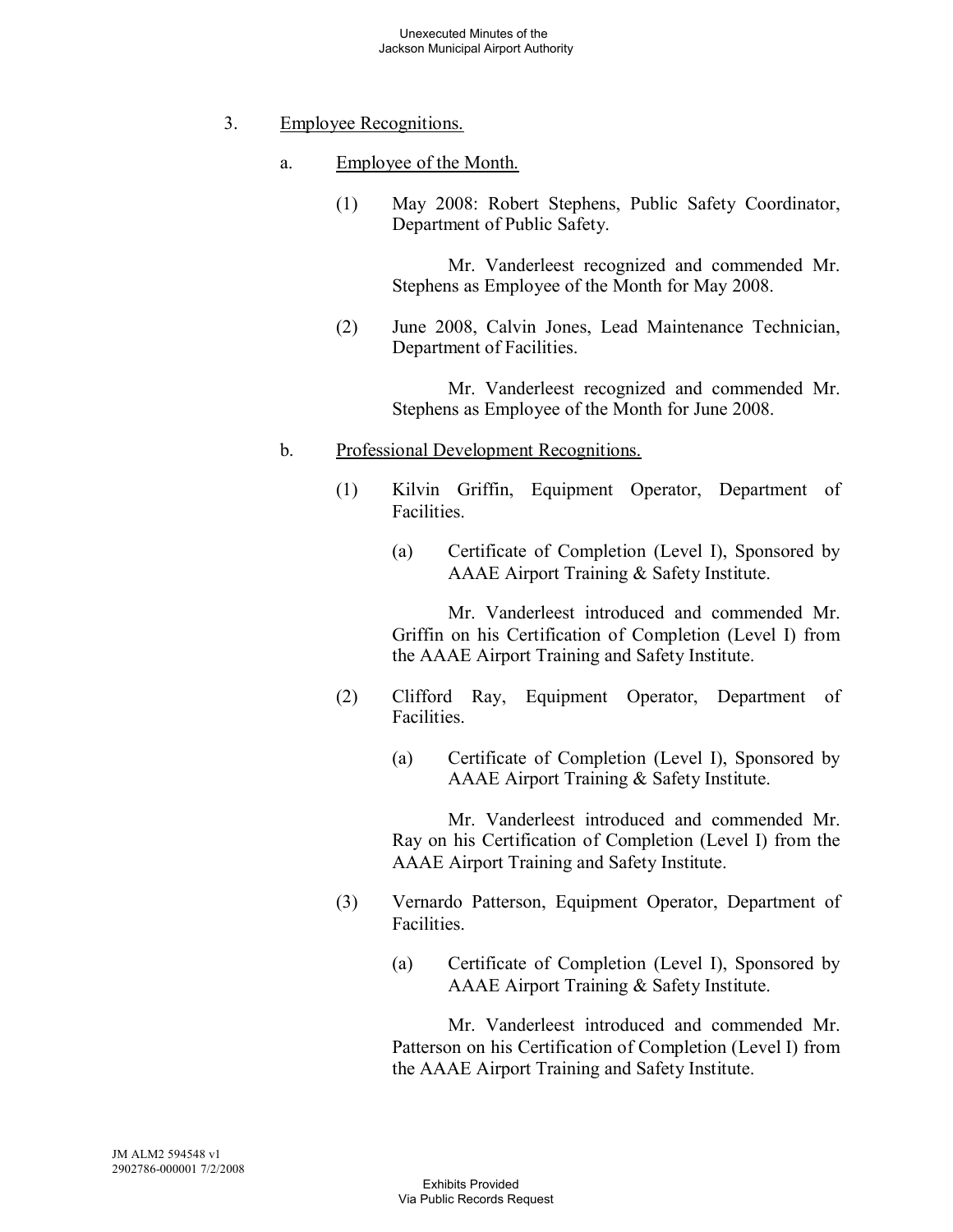- (4) Barbara Branson, Housekeeping Supervisor, Facilities Division.
	- (a) Basic Supervision I, II, III Courses, Sponsored by Mississippi Manufacturers Association.

Mr. Vanderleest introduced and commended Ms. Branson on her completion of the Basic Supervision I, II and III courses from the Mississippi Manufacturers Association.

- (5) Sharon Evans, Housekeeping Supervisor, Facilities Division.
	- (a) Basic Supervision I, II, III Courses, Sponsored by Mississippi Manufacturers Association.

Mr. Vanderleest introduced and commended Ms. Evans on her completion of the Basic Supervision I, II and III courses from the Mississippi Manufacturers Association.

- (6) Cindy Crotchett, Administrative Coordinator, Human Resources and Administration Division.
	- (a) Administrative Support Certification Program, Sponsored by Mississippi State Personnel Board.

Mr. Vanderleest introduced and commended Ms. Crotchett on her completion of the Administrative Support Certification Program of the Mississippi State Personnel Board.

- (7) Joann Slater, Human Resources Assistant, Human Resources and Administration Division.
	- (a) Administrative Support Certification Program, Sponsored by Mississippi State Personnel Board.

Mr. Vanderleest introduced and commended Ms. Slater on her completion of the Administrative Support Certification Program of the Mississippi State Personnel Board.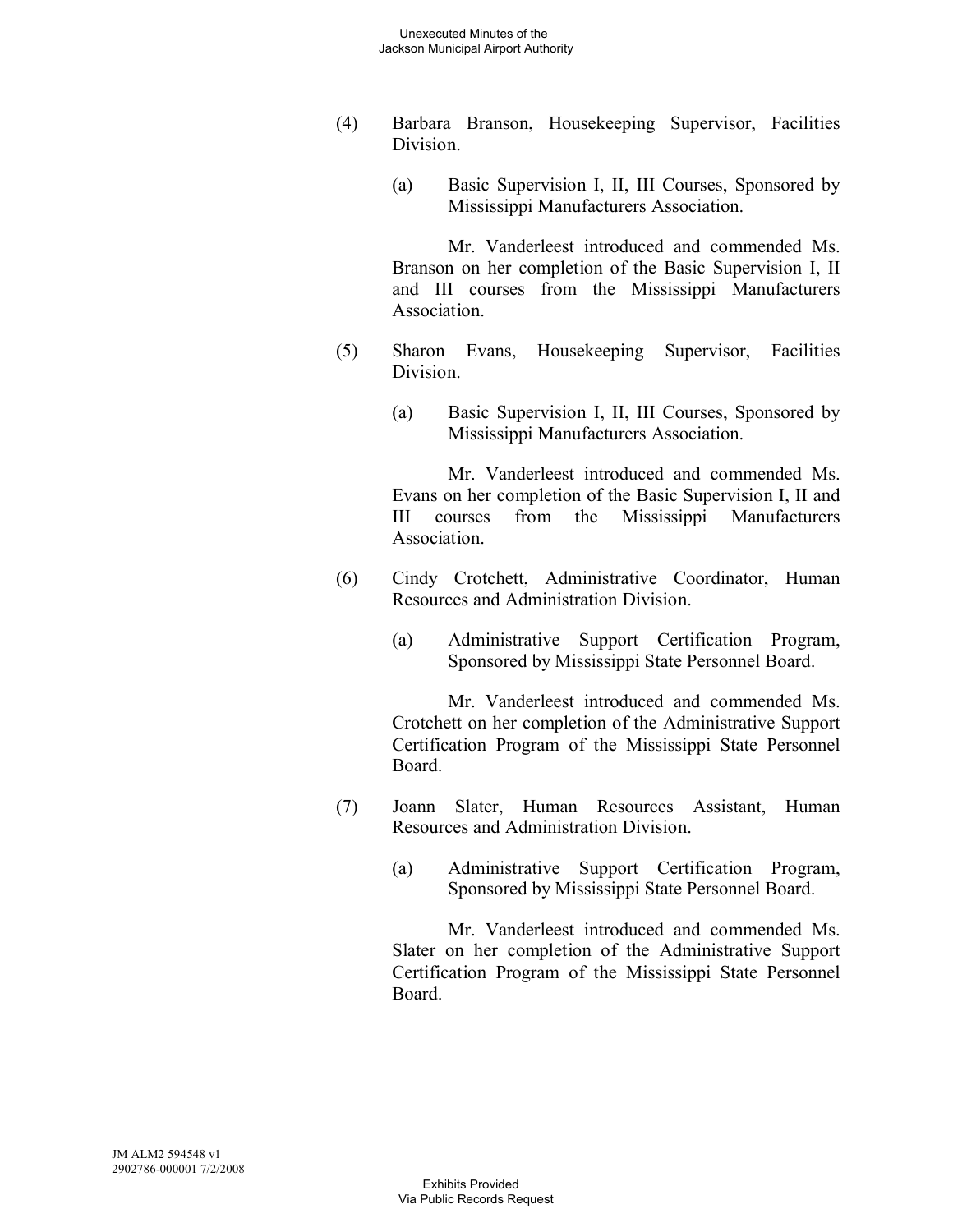### c. Professional Awards.

- (1) Derez McClure, Communications Officer, Public Safety Department.
	- (a) Larry Lindsey Award for Service Above and Beyond the Call of Duty, Association of Professional Communications Officers, Mississippi Chapter.

Mr. Vanderleest introduced and commended Mr. McClure on receiving the Larry Lindsey Award for Service Above and Beyond the Call of Duty from the Mississippi Chapter of the Association of Professional Communications Officers.

# d. Customer Service Plus (+) Recognition.

- (1) Arlester Johnson, Equipment Operator, Hawkins Field Department of Facilities.
	- (a) Recognition of Service Above and Beyond the Call of Duty.

Mr. Vanderleest introduced and commended Mr. Johnson on his recognition for service above and beyond the call of duty.

#### **B. Attorney.**

Mr. Moore said he had nothing to report to the Board.

# **V. ACTION ITEMS.**

#### **A. Financial Matters.**

- 1. Financial Reports for May 2008: Accept.
	- a. Balance Sheet.
	- b. Income Statement.
- 2. Claims Docket for May 2008: Approve.

Mr. Vanderleest discussed with the Board the Financial Reports for the Authority for the month of May 2008 and the Claims Docket for May 2008, as found in the Packet.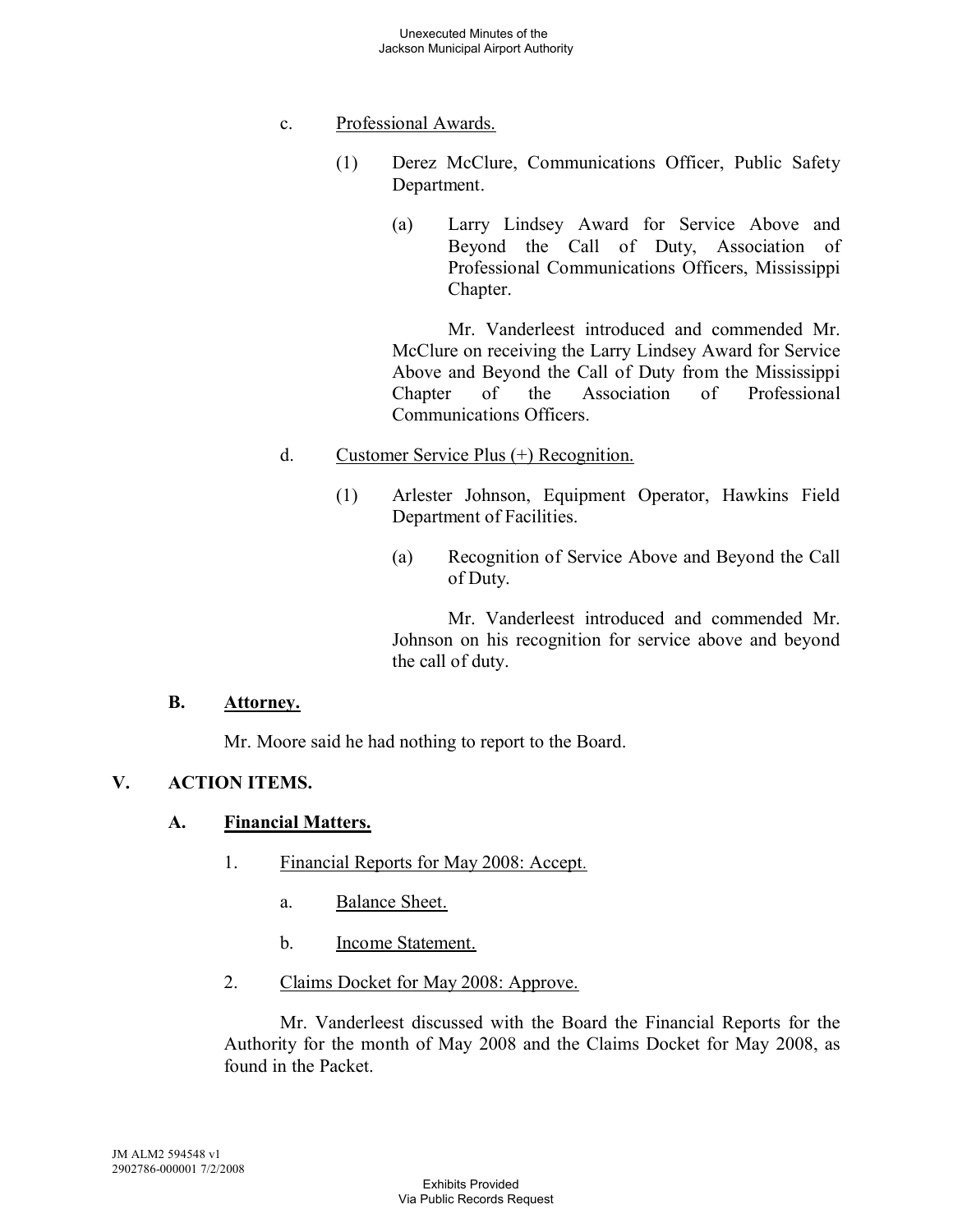After discussion, upon motion duly made by Commissioner Jones, seconded by Commissioner Glover, and unanimously approved by the affirmative votes of all Commissioners present, the Board adopted the following resolution.

#### **RESOLUTION ACCEPTING FINANCIAL REPORTS FOR MAY 2008 AND APPROVING AND AUTHORIZING PAYMENT OF CLAIMS DOCKET FOR MAY 2008**

**WHEREAS**, the Board of Commissioners (the "Board") of the Jackson Municipal Airport Authority (the "Authority") has reviewed and considered (i) certain financial statements for the Authority for the month and period ending May 31, 2008 (the "Financial Reports"), and (ii) the Claims Docket of the Authority for the month of May 2008 (the "Claims"), both the Financial Reports and the Claims being (i) included in the packet distributed to the Board prior to the June 23, 2008, Regular Monthly Meeting of the Board, and (ii) incorporated herein by reference;

**NOW, THEREFORE, BE IT RESOLVED**, the Board hereby (i) accepts the Financial Reports and (ii) approves and authorizes payment of the Claims in the total amount of \$600,660.24.

# **B. Service Agreements.**

- 1. Professional Service Agreement with The Whitten Group, JMAA: Approve Amendment.
- 2. Professional Service Agreement with Terron Jones, JMAA: Approve Agreement.
- 3. Temporary Labor Agreement with Pullum & Associates of Jackson, LLC, JMAA: Approve Agreement.

Mr. Vanderleest directed the Board's attention to the memoranda in the Packet which described each of the matters set out above, and discussed each of these matters with the Board.

After discussion, upon motion duly made by Commissioner Glover, seconded by Commissioner Jones, and unanimously approved by the affirmative votes of all Commissioners present, the Board adopted the following resolution.

#### **RESOLUTION APPROVING AND AUTHORIZING CERTAIN ACTIONS WITH RESPECT TO CERTAIN SERVICE AGREEMENTS**

**WHEREAS**, the staff of the Jackson Municipal Airport Authority (the "Authority") has recommended that the Board of Commissioners (the "Board") of the Authority approve and authorize certain actions with respect to certain service agreements identified below, all as more particularly described in certain memoranda which were (i) included in the packet distributed to the Board prior to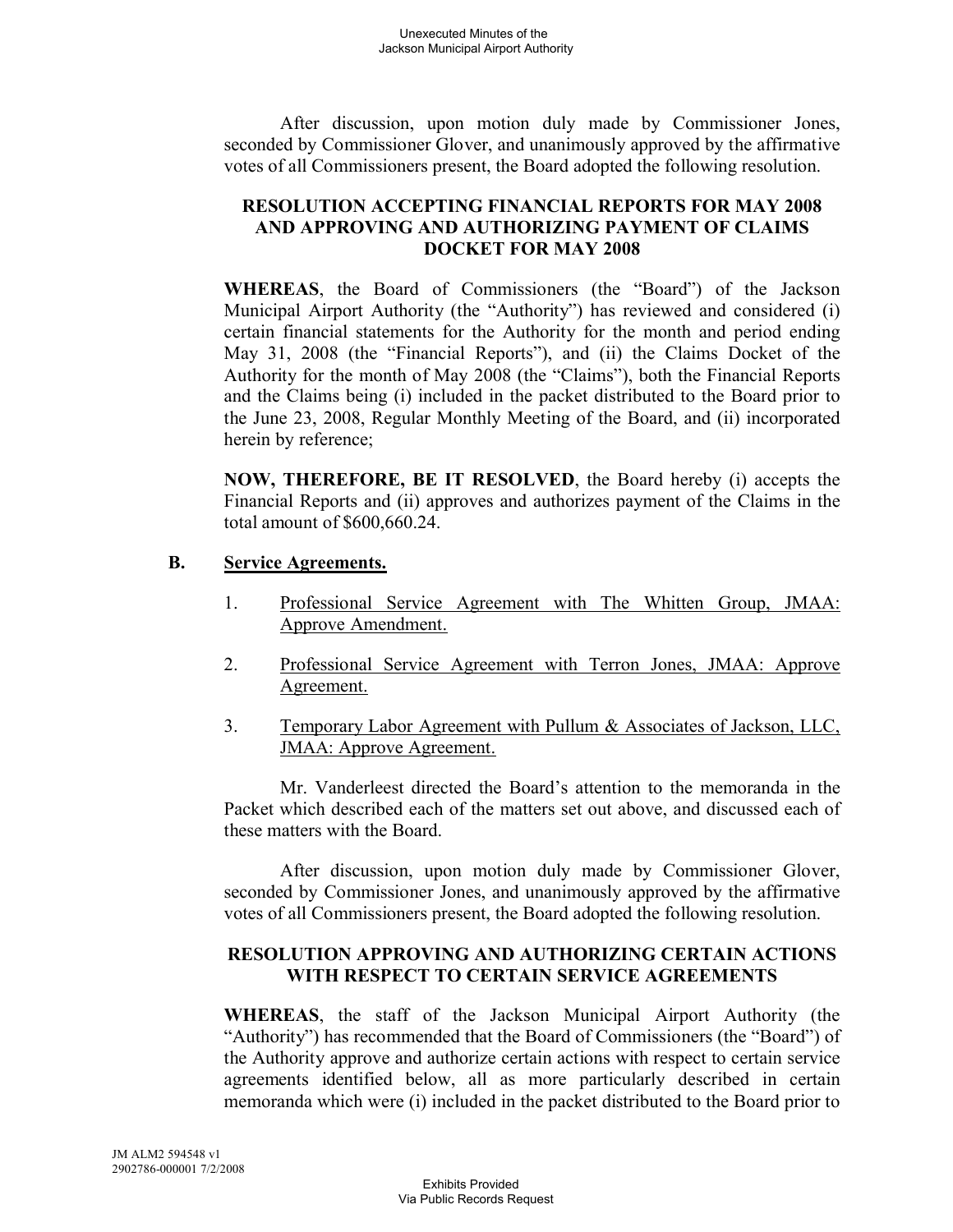the June 23, 2008, Regular Monthly Meeting of the Board, and (ii) incorporated herein by reference (separately, each a "Memorandum;" collectively, the "Memoranda"); and

**WHEREAS**, the Board has reviewed and considered the Memoranda and considered the recommendations by the staff of the Authority;

**NOW, THEREFORE, BE IT RESOLVED**, the Board hereby determines that it would be in the best interests of and in furtherance of the duties and responsibilities of the Authority to, and the Board hereby does, take the following action:

- 1. The Board approves and authorizes negotiation and execution of an amendment (the "Whitten Amendment") to the professional services agreement with The Whitten Group for professional services in connection with certain human resource consulting projects for Fiscal Years 2008 and 2009, the Whitten Amendment to be in such form and to contain such terms and conditions consistent with the Memorandum dated June 13, 2008, which describes this matter, as may be deemed appropriate by the Chief Executive Officer of the Authority, as evidenced by his execution thereof.
- 2. The Board approves and authorizes negotiation and execution of an agreement (the "Jones Agreement") with Terron Jones, Director of the Physical Plant Department of University of Mississippi, for certain services in connection with an assessment of the JMAA Facilities Department organizational structure, the Jones Agreement to be in such form and to contain such terms and conditions consistent with the Memorandum dated June 17, 2008, which describes this matter, as may be deemed appropriate by the Chief Executive Officer of the Authority, as evidenced by his execution thereof.
- 3. The Board approves and authorizes negotiation and execution of an agreement (the "Pullum Agreement") with Pullum & Associates of Jackson, LLC, for temporary outside grounds maintenance staff and administrative staff, the Pullum Agreement to be in such form and to contain such terms and conditions consistent with the Memorandum dated June 17, 2008, which describes this matter, as may be deemed appropriate by the Chief Executive Officer of the Authority, as evidenced by his execution thereof.

# **C. Construction Projects.**

There was no discussion or action regarding construction projects at the Meeting.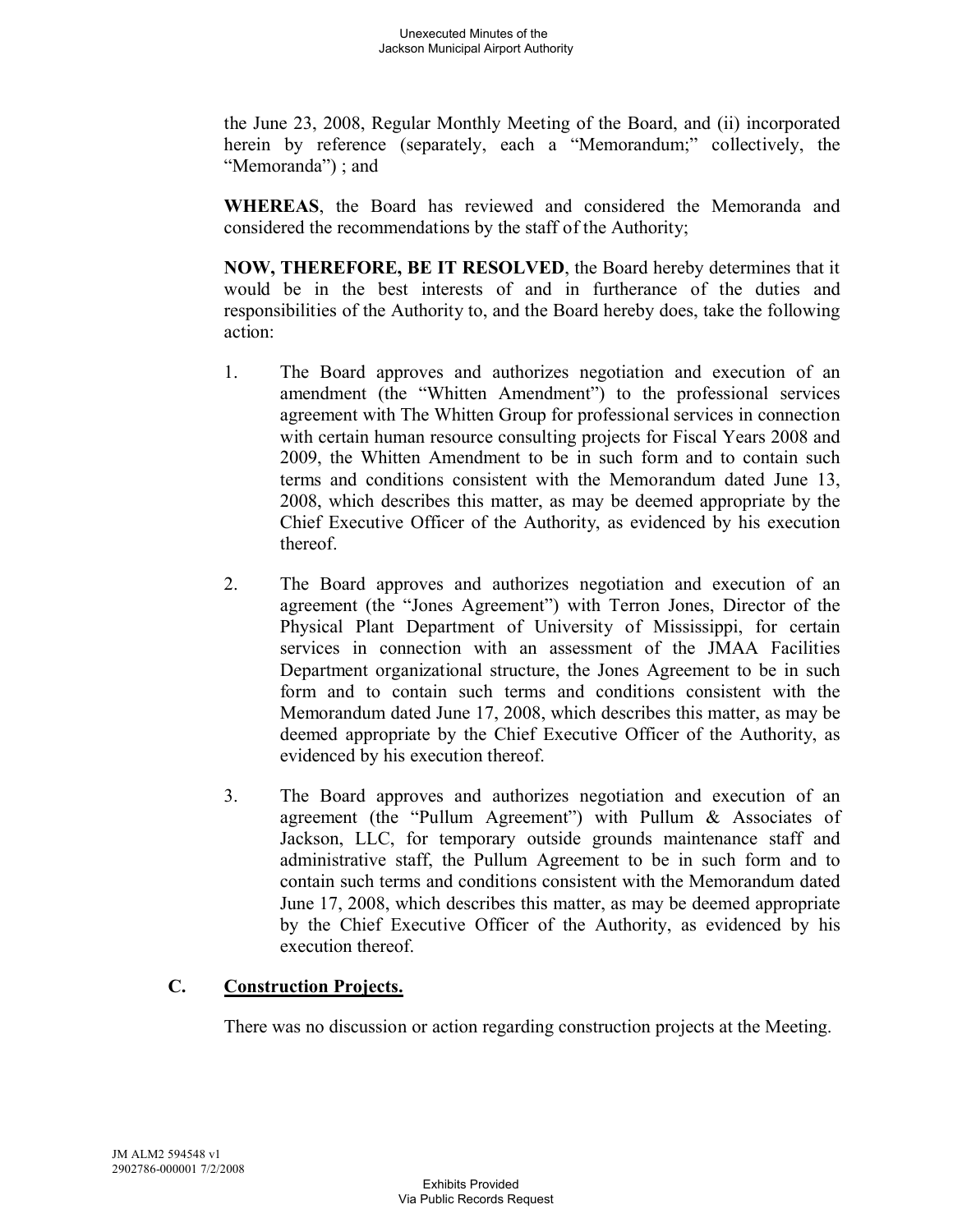# **D. Procurements.**

### 1. Waring Oil, JMAA: Fuel Rate Agreement: Approve Purchase Agreement.

Mr. Vanderleest directed the Board's attention to the memorandum in the Packet which described this matter, and discussed this matter with the Board.

After discussion, upon motion duly made by Commissioner Irvin, seconded by Commissioner Jones, and unanimously approved by the affirmative votes of all Commissioners present, the Board adopted the following resolution.

### **RESOLUTION APPROVING AND AUTHORIZING FUEL PURCHASE AGREEMENT WITH WARING OIL**

**WHEREAS**, after receiving and reviewing two (2) written quotes, the staff of the Jackson Municipal Airport Authority (the "Authority") has recommended that the Board of Commissioners (the "Board") of the Authority approve and authorize negotiation and execution of a purchase agreement (the "Waring Agreement") with Waring Oil ("Waring), pursuant to which Waring will provide unleaded and diesel fuel at a set rate, as more particularly described in that certain memorandum dated June 6, 2008, which is (i) included in the packet distributed to the Board prior to the June 23, 2008, Regular Monthly Meeting of the Board and (ii) incorporated herein by reference (the "Memorandum"); and

**WHEREAS**, the Board has reviewed the Memorandum and considered the recommendations by the staff of the Authority;

**NOW, THEREFORE, BE IT RESOLVED**, the Board hereby determines that it would be in the best interests of and in furtherance of the duties and responsibilities of the Authority to, and the Board hereby does, approve and authorize negotiation and execution of the Waring Agreement, said Waring Agreement to be in such form and to contain such terms and conditions consistent with said Memorandum as may be deemed appropriate by the Chief Executive Officer of the Authority, as evidenced by his execution thereof.

#### **E. Lease and Concession Agreements.**

There was no discussion or action regarding lease and concession agreements at the Meeting.

# **F. Other Matters.**

1. Federal Transit Authority (FTA) Grant, JMAA: Authorize Application and Acceptance.

Mr. Vanderleest directed the Board's attention to the memorandum in the Packet which described this matter, and discussed this matter with the Board.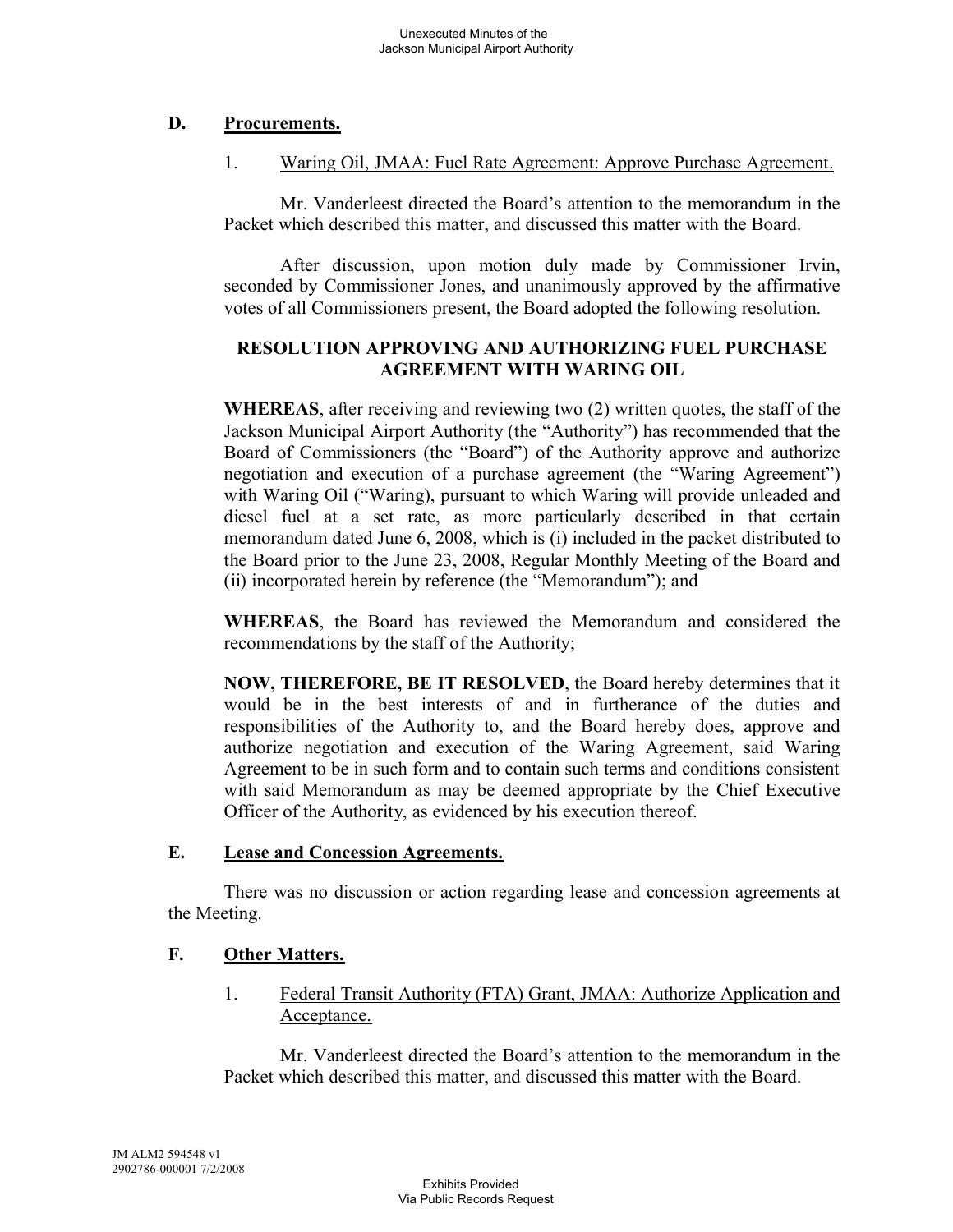After discussion, upon motion duly made by Commissioner Irvin, seconded by Commissioner Glover, and unanimously approved by the affirmative votes of all Commissioners present, the Board adopted the following resolution.

### **RESOLUTION APPROVING AND AUTHORIZING APPLICATION FOR AND ACCEPTANCE OF FEDERAL TRANSIT AUTHORITY GRANT**

**WHEREAS**, the staff of the Jackson Municipal Airport Authority (the "Authority") has recommended that the Board of Commissioners (the "Board") of the Authority approve and authorize filing an application for, receipt of, and use of a certain grant (the "Grant") from the Federal Transit Authority (the "FTA") for funds to support ground transportation options for Jackson-Evers International Airport, all as more particularly described in that certain memorandum dated June 20, 2008, (i) included in the packet distributed to the Board prior to the Regular Monthly Meeting of the Board on June 23, 2008, and (ii) incorporated herein by reference (the "Memorandum"); and

**WHEREAS**, the Board has reviewed the Memorandum and considered said recommendation by the staff of the Authority;

**NOW, THEREFORE, BE IT RESOLVED**, the Board hereby determines that it would be in the best interests of and in furtherance of the duties and responsibilities of the Authority to, and the Board hereby does, approve and authorize filing an application for the Grant with the FTA, and if the Grant application is accepted and approved, receipt and use of the Grant proceeds, subject to the purpose and conditions of the Grant.

2. Confidential Personnel Matter.

# **VI. CLOSED SESSION.**

At approximately 4:35 p.m., Chair Stewart requested that the Board consider entering Closed Session to discuss whether to enter into Executive Session for the limited purpose of discussing a specific personnel matter, which required confidential treatment in accordance with applicable law.

After discussion, upon motion duly made by Commissioner Glover, seconded by Commissioner Jones, and unanimously approved by the affirmative votes of all Commissioners present, the Board agreed to enter into Closed Session for the limited purpose of considering whether to enter into Executive Session to discuss a specific personnel matter, which required confidential treatment in accordance with applicable law. The Board asked Mr. Vanderleest, Mr. Moore and Mr. Wagner to remain during the Closed Session. All others present at the Meeting, other than the Board itself, then left the Meeting.